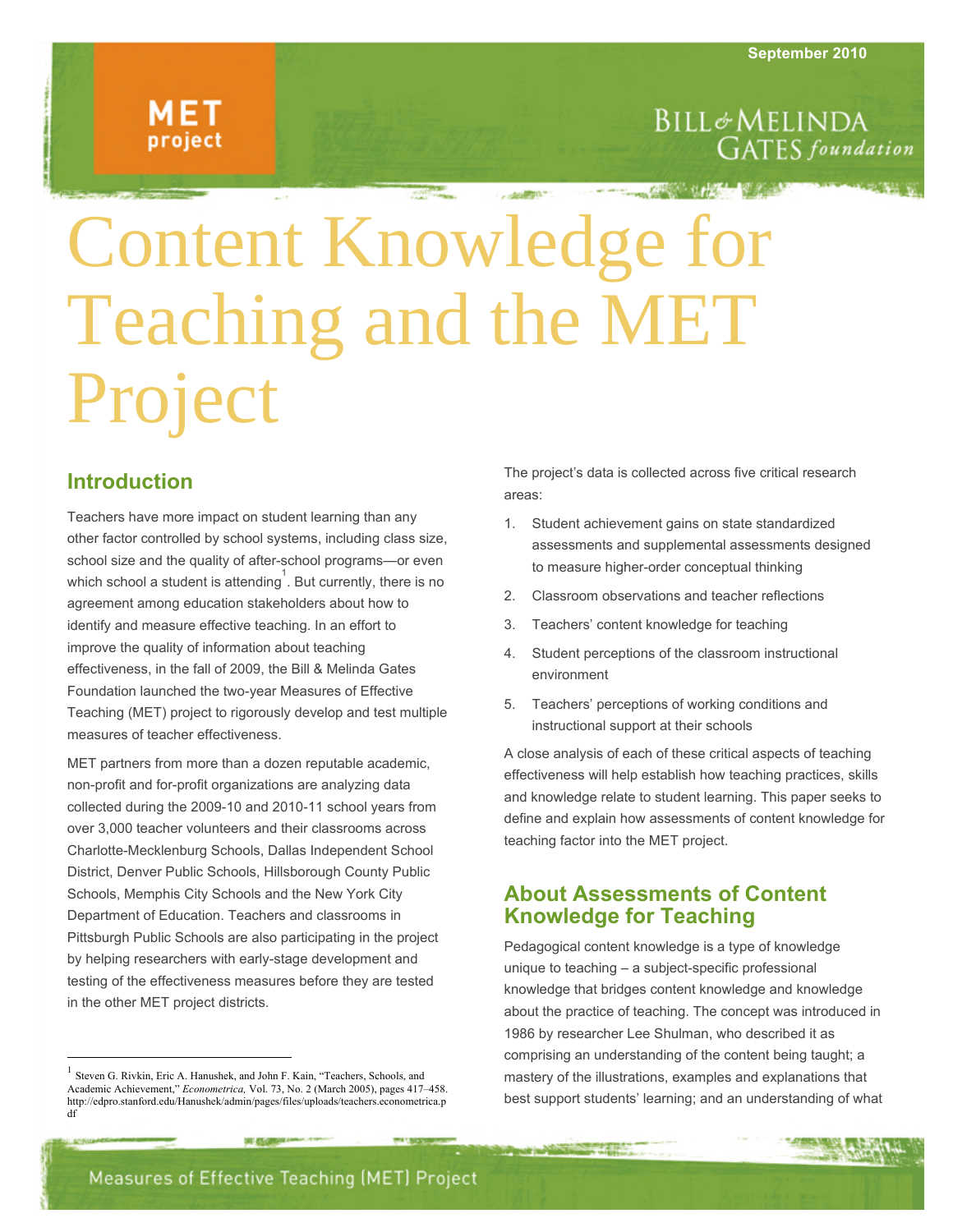makes learning the content easy or difficult for students of different ages and backgrounds.

Researchers from the Educational Testing Service (ETS) and the University of Michigan are leading an effort to develop new assessments of content knowledge for teaching mathematics and English language arts (ELA). Building on the groundbreaking work of the University of Michigan's Learning Mathematics for Teaching (LMT) project, these assessments are focused on the particular forms of specialized knowledge that teachers need to effectively engage in critical tasks of teaching such as:

- Choosing instructional strategies
- Interpreting student responses
- Detecting and addressing student errors, and
- Understanding instructional challenges faced by English language learners.

Assessments of content knowledge for teaching in mathematics and English language arts will be administered to teachers as part of the MET project in order to establish the links among content knowledge for teaching, instructional practice and student achievement.

The assessment's mathematics-focused questions measure content knowledge closely tied to the work of teaching mathematics, such as:

- Choosing and using appropriate mathematical representations
- Choosing examples to illustrate a mathematical concept
- Interpreting student work, including use of nonstandard strategies, and
- Evaluating student understanding.

A sample mathematics question follows:

Mr. Sucevic is working with his students on understanding the use of proportional relationships in solving problems. He wants to select some problems from a mathematics workbook with which his students can practice. For each of the following problems, indicate whether or not the problem would be answered by setting up and solving a proportional relationship.

|                                                                                                                                                                                                                                                                            | Would Be<br>Answered by<br>Setting Up and<br>Solving a<br>Proportional<br>Relationship | Would Not Be<br>Answered by<br>Setting Up and<br>Solving a<br>Proportional<br>Relationship |
|----------------------------------------------------------------------------------------------------------------------------------------------------------------------------------------------------------------------------------------------------------------------------|----------------------------------------------------------------------------------------|--------------------------------------------------------------------------------------------|
| A) Cynthia is making cupcakes<br>from a recipe that requires 4<br>eggs and 3 cups of milk. If she<br>has only 2 eggs to make the<br>cupcakes, how many cups of<br>milk must she use?                                                                                       |                                                                                        |                                                                                            |
| B) John and Robert are each<br>reading their books at the<br>same rate. When John is on<br>page 20, Robert is on page 15.<br>What page will John be on<br>when Robert is on page 60?                                                                                       |                                                                                        |                                                                                            |
| C) Julie and Karen are riding their<br>bikes at the same rates. Julie<br>rides 12 miles in 30 minutes.<br>How many miles would Karen<br>ride in 35 minutes?                                                                                                                |                                                                                        |                                                                                            |
| D) Rashida puts some money into<br>an account that earns the<br>same rate each month. She<br>does not remove or add any<br>money to the account. After 6<br>months, the balance in the<br>account is \$1,093.44. What is<br>the balance in the account<br>after 12 months? |                                                                                        |                                                                                            |
| E) A square with area 16 square<br>units can be inscribed in a<br>circle with area $8\,\boldsymbol{\beta}$ square<br>units. How many square units<br>are in the area of a square<br>inscribed in a circle that has<br>area 24 $p$ square units?                            |                                                                                        |                                                                                            |

**2**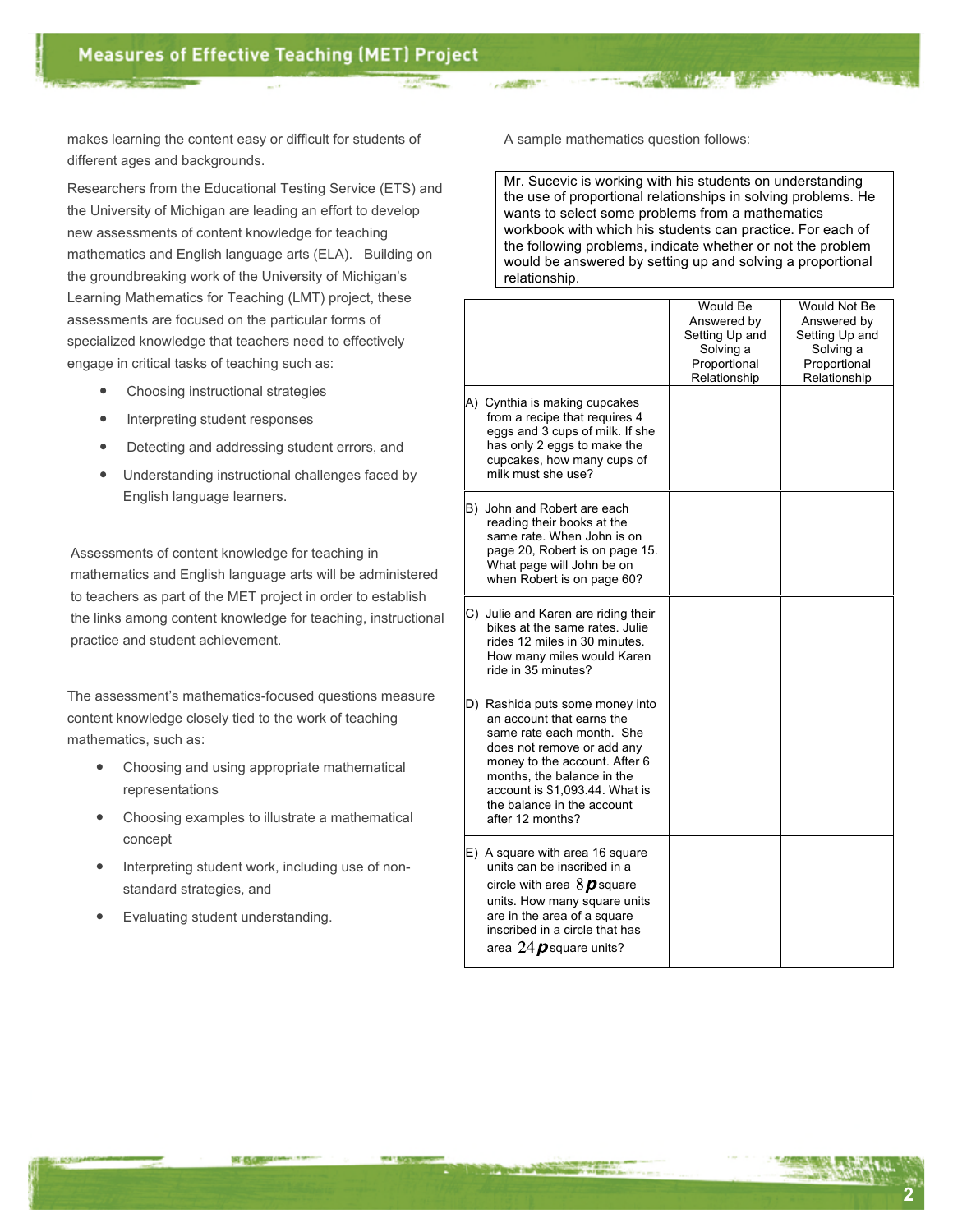The assessment's English language arts-focused questions measure content knowledge closely tied to the work of teaching ELA, such as:

- Choosing a text to support a specific teaching goal
- Selecting an activity to highlight a particular feature of a text or literary technique
- Choosing an activity to assess students' understanding, and
- Analyzing student writing for weaknesses or strengths.

A sample English language arts-focused question is below:

Ms. Flowers is completing a unit from a textbook that includes the following examples of graphic organizers:

| Description or list | <b>Compare and Contrast</b> | Sequence/Time order | Cause and Effect |
|---------------------|-----------------------------|---------------------|------------------|
|                     |                             |                     |                  |

Ms. Flowers is considering how to present these examples to her students and explain how graphic organizers can help them comprehend informational text. Which of the following best explains why graphic organizers will help students become better readers of informational text?

- a) Students will learn the definitions of different important graphic organizers.
- b) Students will be able to identify and describe different graphic organizers.
- c) Students will comprehend that nonfiction texts are used to extract factual information.
- d) Students will recognize that nonfiction texts are organized, unlike fictional texts.
- e) Students will anticipate patterns of information by identifying commonly used structures.

The assessments will be administered to MET project participating teachers in the spring of 2011. Each teacher's score will ultimately be compared against his or her classroom's average year-over-year improvement on a statewide standardized test and on a supplemental assessment to determine how closely correlated a teacher's score on the assessment of content knowledge for teaching is with average changes in test scores in his or her classroom, as well as with other measures that are part of the MET

197. EU

project. (See www.metproject.org for more information on this process.)

For more information about the study of assessments of content knowledge for teaching and the assessments themselves, contact Barbara Weren (bweren@ets.org).

#### **About Educational Testing Service**

Educational Testing Service (ETS) is a nonprofit whose mission is to advance quality and equity in education for people worldwide through creating assessments and conducting educational research, analysis and policy studies. ETS is using its expertise in teacher assessment, assessment design, natural language processing and psychometrics to help develop, administer and score the assessments of content knowledge for teaching.

The MET project is helping to support ETS' efforts to improve and enhance approaches to teacher assessment by including questions that focus on the specialized types of content knowledge encountered in the day-to-day work of teaching.

Fore more information about ETS, contact Barbara Weren (bweren@ets.org).About the Learning Mathematics for Teaching (LMT) Project

The University of Michigan's Learning Mathematics for Teaching (LMT) Project investigates the mathematical knowledge needed for teaching, and how such knowledge develops as a result of experience and professional learning. The project accomplishes this by writing, piloting and analyzing problems that reflect real mathematics tasks teachers face in classrooms. Assessments composed of these problems are used to measure the effectiveness of professional development intended to improve teachers' mathematical knowledge. For the MET project, the LMT Project's assessment has been expanded to measure both mathematical knowledge in the area of Algebra 1 and the subject-specific knowledge used in teaching English language arts.

**3**